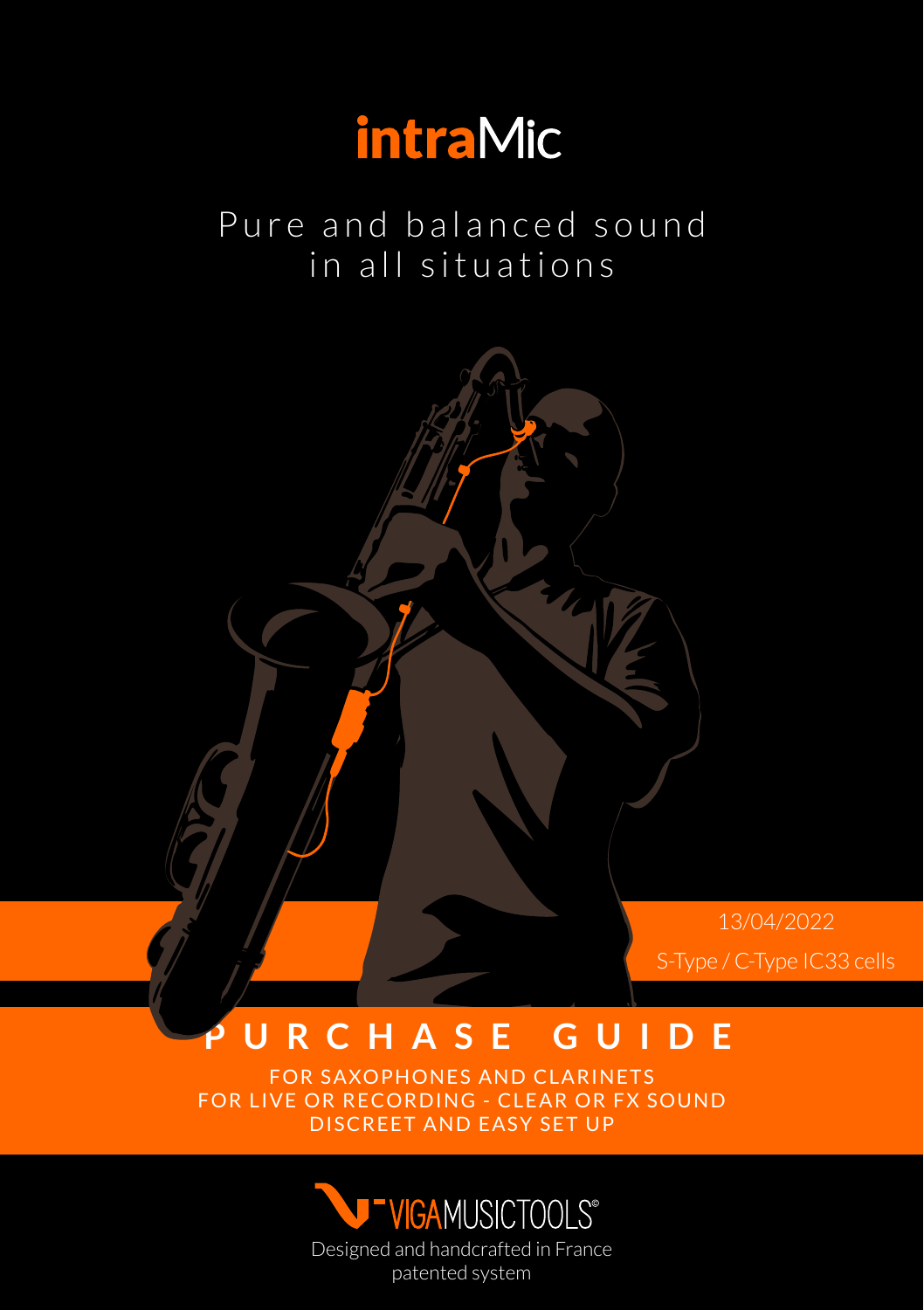## **1. What is the intraMic system composed of?**

The intraMic is a sound recording device that is totally different from other existing microphones. To understand your needs, take a few minutes to familiarize yourself with its various components and accessories.

It is composed of :

- a miniature internal cell inserted into the bore of the instrument, linked to the exterior by a flat cable
- a preAmp and a line level output to your other devices,
- an optional coupler
- various attachement and extension parts.

Here is a schematic representation of the intraMic system installed on a tenor sax and a clarinet :



Caution :

• The cork must be properly adjusted and lubricated (not too tight, not too loose), the friction between the mouthpiece and the cork must be moderate. • A mouthpiece with a small chamfer or curve at the entrance of the bore is preferable to preserve the flat cable. Talk about it to your luthier.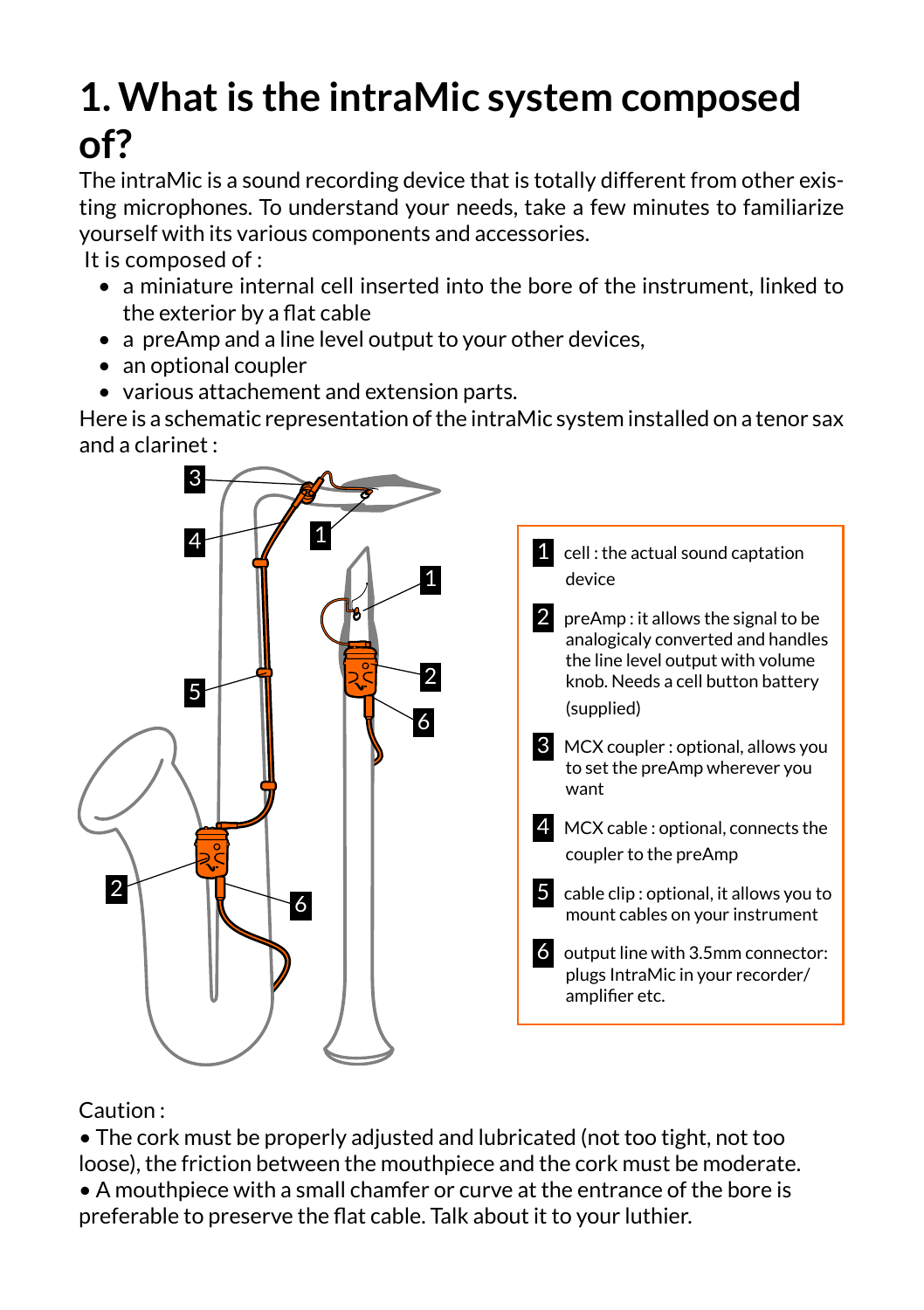## **2. Do I need a coupler ?**

The choice is based on practical criteria - if you do not have the necessary space near the mouthpiece for example - or aesthetic - if you want to hide these elements in concert. Whatever the configuration, it does not affect the sound.

If you do not have a coupler, the preAmp must be installed close to the cell, on the neck of your saxophone or the barrel of your clarinet.

With a coupler, you can move the preAmp further from the mouthpiece on the instrument, in your pocket, etc. An MCX cable is then required to connect the coupler to the preAmp.

**Warning**: on some soprano and alto saxophones, mounting the preAmp on the neck is not possible due to lack of space. The coupler is then indispensable. To help you define your needs, we offer some examples of possible mountings below (the list is not exhaustive!)

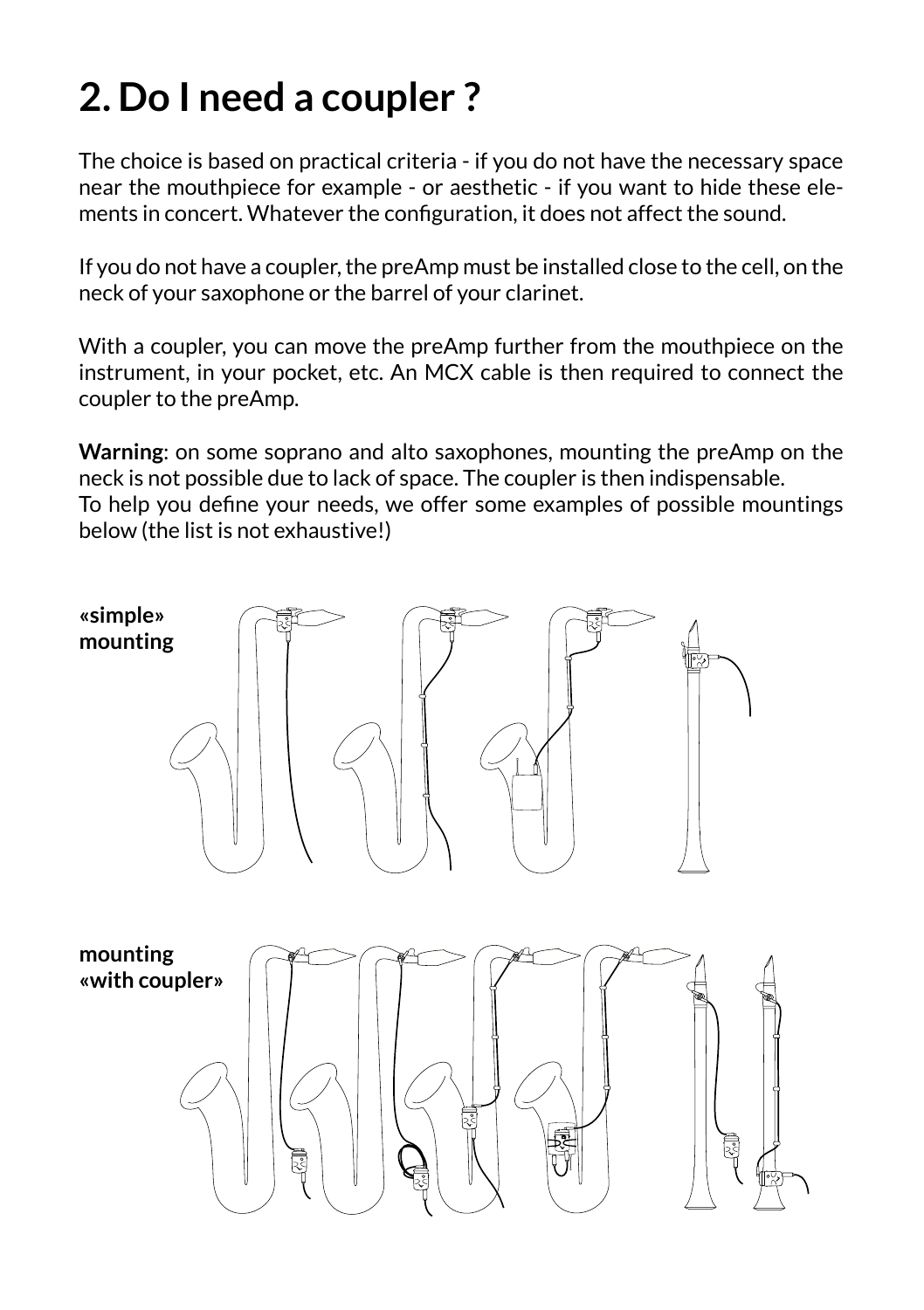# **3. The S-Type and C-Type IC31 cells**

There are two Types of intraMic cells : **Type S** for **saxophones**, **Type C** for **clarinets**.

Note: Since August 2020, these 2 types of IC31 cells have replaced the older models.



Caution for clarinet players: check that the assembly between the tenon and the barrel (or neck) has a minimum clearance of 0.5mm on the diameter (excluding cork). An assembly that is too tight will prematurely damage the flat cable.

Refer to the manual for all precautions.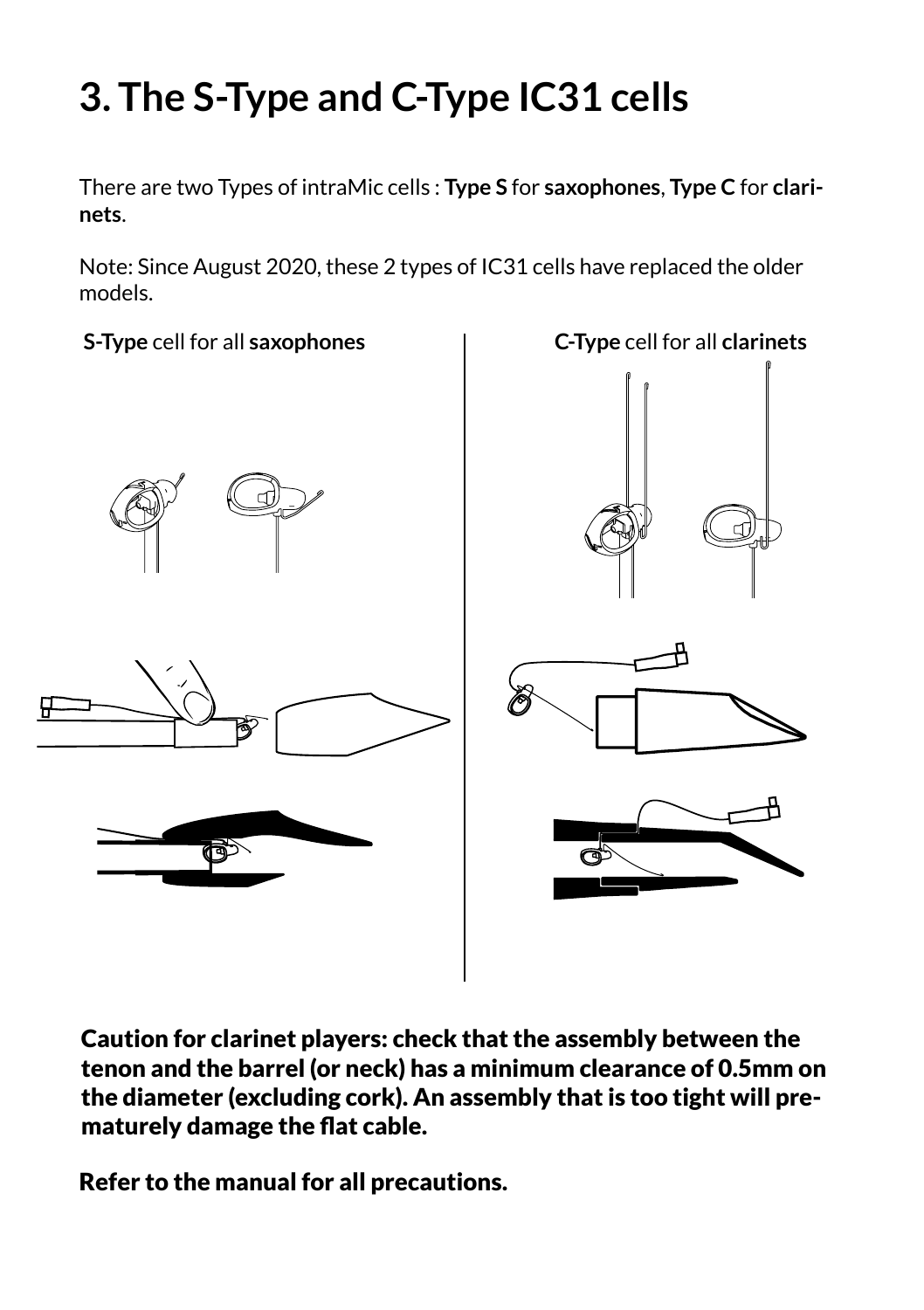### **4. What output cables are available ?**

The output cable provided in our «Ready to Play» kits is a 3.5mm jack / 6.35mm (1/4'') jack cable, 3m in length, which is suitable for most uses.

Many other options are available to connect your intraMic to different devices, wireless transmitters, etc. See the list on the next page for other available outputs and lengths.

#### **5. Price list**

Only prices from the last update of this document are valid. Download the latest version from www.vigamusictools.fr

*Discover our «Ready to Play» kits (prices excluding local taxes)*



All our kits are sold with the following accessories allowing you easy installation and optimal storage and maintenance:

3 clips, 2 batteries, assortment of elastics, cell case, storage case, adjustment and maintenance accessories